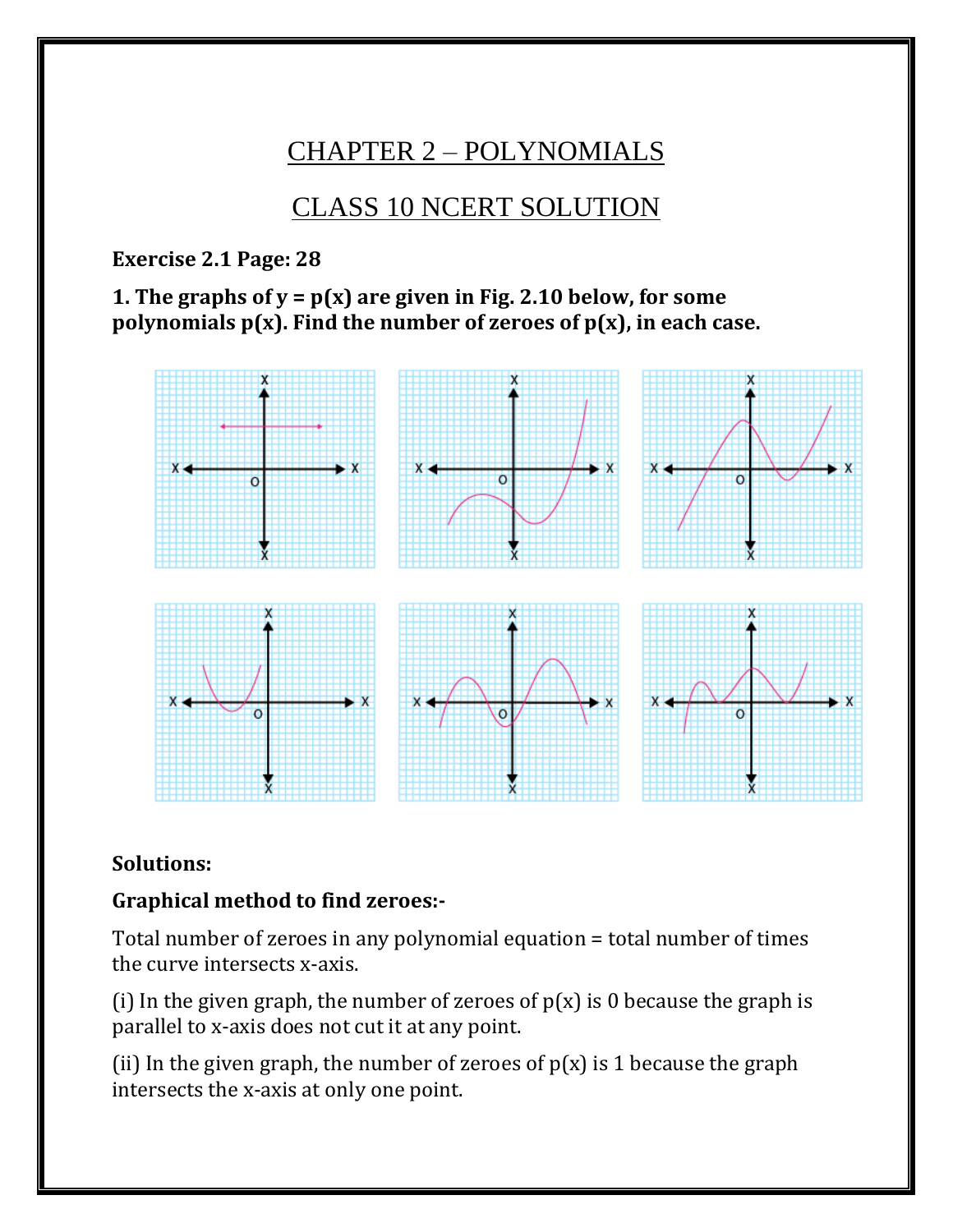(iii) In the given graph, the number of zeroes of  $p(x)$  is 3 because the graph intersects the x-axis at any three points.

(iv) In the given graph, the number of zeroes of  $p(x)$  is 2 because the graph intersects the x-axis at two points.

(v) In the given graph, the number of zeroes of  $p(x)$  is 4 because the graph intersects the x-axis at four points.

(vi) In the given graph, the number of zeroes of  $p(x)$  is 3 because the graph intersects the x-axis at three points.

Exercise 2.2 Page: 33

**1. Find the zeroes of the following quadratic polynomials and verify the relationship between the zeroes and the coefficients.**

#### **Solutions:**

**(i) x2–2x –8**

 $\mathbb{R}X^2 - 4X + 2X - 8 = X(X-4) + 2(X-4) = (X-4)(X+2)$ 

Therefore, zeroes of polynomial equation  $x^2-2x-8$  are  $(4, -2)$ 

Sum of zeroes =  $4-2 = 2 = -(-2)/1 = -$  (Coefficient of x)/(Coefficient of x<sup>2</sup>)

Product of zeroes =  $4 \times (-2) = -8 = -(8)/1 = (Constant term)/(Coefficient of x<sup>2</sup>)$ 

#### **(ii) 4s2–4s+1**

 $\Rightarrow$ 4s<sup>2</sup>–2s–2s+1 = 2s(2s–1)–1(2s-1) = (2s–1)(2s–1)

Therefore, zeroes of polynomial equation  $4s^2-4s+1$  are  $(1/2, 1/2)$ 

Sum of zeroes =  $(\frac{1}{2})+(\frac{1}{2}) = 1 = -\frac{4}{4} = -$  (Coefficient of s)/(Coefficient of s<sup>2</sup>)

Product of zeros =  $(1/2) \times (1/2) = 1/4 =$  (Constant term)/(Coefficient of  $s^2$ )

#### **(iii) 6x2–3–7x**

 $\Rightarrow$  6x<sup>2</sup>-7x-3 = 6x<sup>2</sup>-9x + 2x - 3 = 3x(2x - 3) + 1(2x - 3) = (3x+1)(2x-3) Therefore, zeroes of polynomial equation  $6x^2-3-7x$  are  $(-1/3, 3/2)$ Sum of zeroes =  $-(1/3)+(3/2) = (7/6) = -(Coefficient of x)/(Coefficient of x<sup>2</sup>)$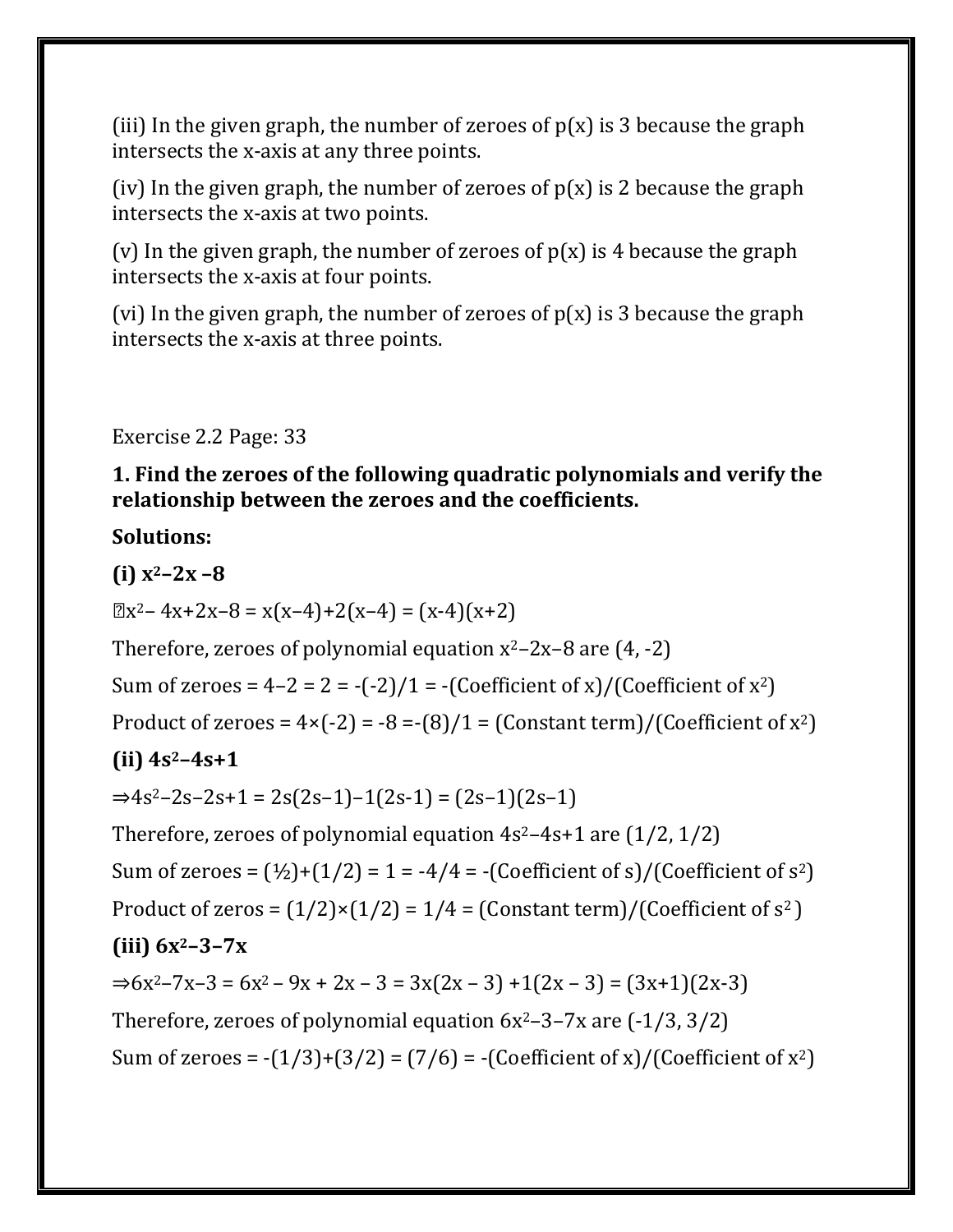Product of zeroes =  $-(1/3) \times (3/2) = -(3/6) =$  (Constant term) /(Coefficient of x 2 )

### **(iv) 4u2+8u**

 $\Rightarrow$  4u(u+2)

Therefore, zeroes of polynomial equation  $4u^2 + 8u$  are  $(0, -2)$ .

Sum of zeroes =  $0+(-2) = -2 = -(8/4) = -$  (Coefficient of u)/(Coefficient of u<sup>2</sup>)

Product of zeroes =  $0 \times -2 = 0 = 0/4 = (Constant term)/(Coefficient of u<sup>2</sup>)$ 

# **(v) t2–15**

 $\Rightarrow$  t<sup>2</sup> = 15 or t =  $\pm\sqrt{15}$ 

Therefore, zeroes of polynomial equation  $t^2$  –15 are ( $\sqrt{15}$ , - $\sqrt{15}$ )

Sum of zeroes = $\sqrt{15}$ + $(-\sqrt{15})$  = 0= - $(0/1)$ = - $($ Coefficient of t $)$  / $($ Coefficient of t<sup>2</sup> $)$ Product of zeroes =  $\sqrt{15}$ ×(- $\sqrt{15}$ ) = -15 = -15/1 = (Constant term) / (Coefficient of  $t^2$ )

## **(vi) 3x2–x–4**

 $\Rightarrow 3x^2-4x+3x-4 = x(3x-4)+1(3x-4) = (3x-4)(x+1)$ 

Therefore, zeroes of polynomial equation $3x^2 - x - 4$  are  $(4/3, -1)$ 

Sum of zeroes =  $(4/3)+(1) = (1/3) = -(-1/3) = -$  (Coefficient of x) / (Coefficient of  $x^2$ )

Product of zeroes= $(4/3)$ × $(-1)$  =  $(-4/3)$  =  $(Constant term)$  / $(Coefficient of x<sup>2</sup>)$ 

#### **2. Find a quadratic polynomial each with the given numbers as the sum and product of its zeroes respectively.**

**(i) 1/4 , -1**

## **Solution:**

From the formulas of sum and product of zeroes, we know,

Sum of zeroes =  $α+β$ 

Product of zeroes =  $\alpha \beta$ 

Sum of zeroes =  $α+β = 1/4$ 

Product of zeroes =  $\alpha \beta$  = -1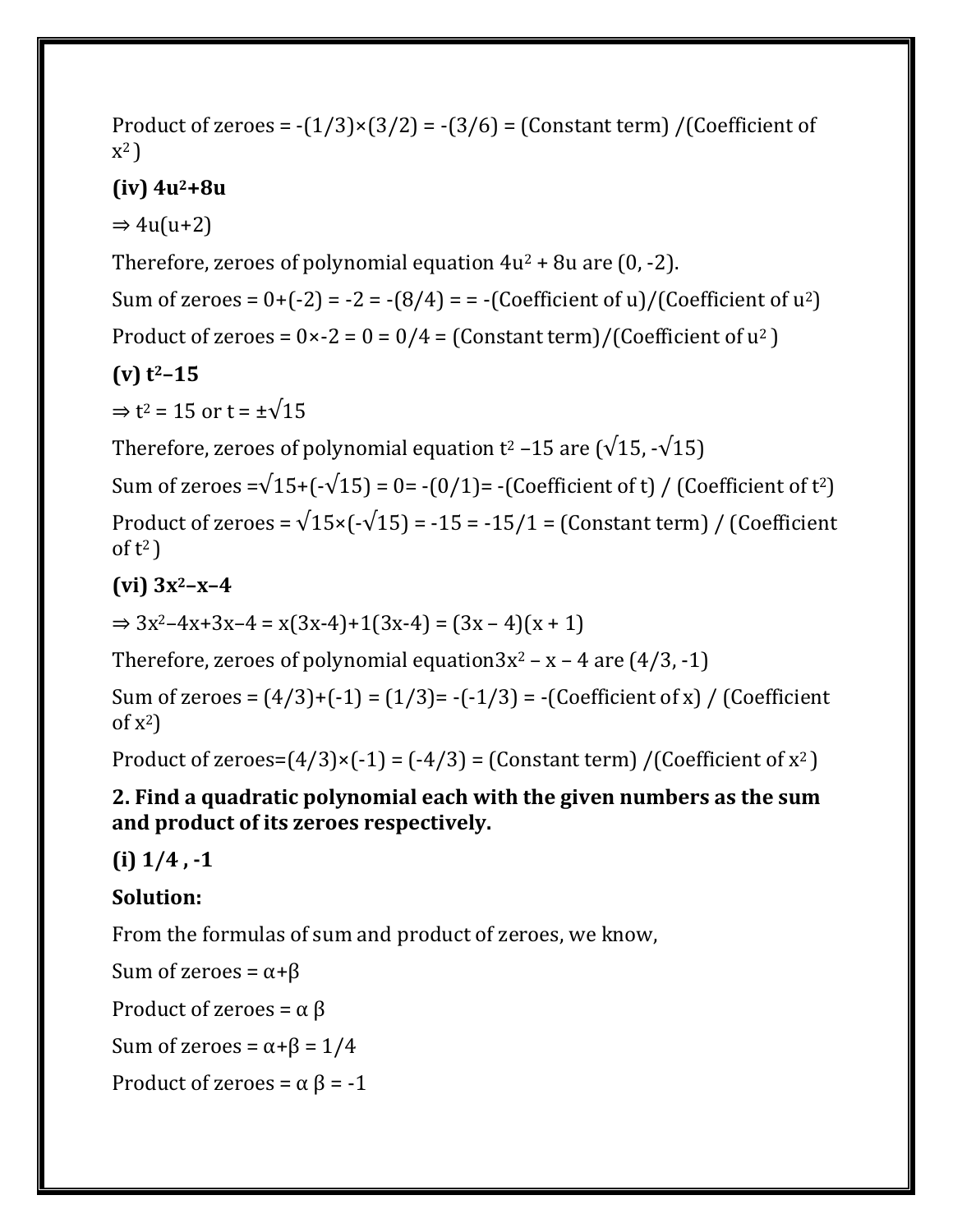∴ If α and β are zeroes of any quadratic polynomial, then the quadratic polynomial equation can be written directly as:-

 $x^2 - (\alpha + \beta)x + \alpha\beta = 0$ 

 $x^2 - (1/4)x + (-1) = 0$ 

 $4x^2 - x - 4 = 0$ 

**Thus,4x2–x–4 is the** quadratic polynomial.

**(ii)**√2, 1/3

# **Solution:**

Sum of zeroes =  $\alpha + \beta = \sqrt{2}$ 

Product of zeroes =  $\alpha \beta$  = 1/3

∴ If α and β are zeroes of any quadratic polynomial, then the quadratic polynomial equation can be written directly as:-

## $x^2 - (\alpha + \beta)x + \alpha\beta = 0$

 $x^2 - (\sqrt{2})x + (1/3) = 0$ 

 $3x^2 - 3\sqrt{2x+1} = 0$ 

**Thus,**  $3x^2-3\sqrt{2x+1}$  **is the quadratic polynomial.** 

**(iii) 0, √5**

## **Solution:**

Given,

Sum of zeroes =  $\alpha + \beta = 0$ 

Product of zeroes =  $\alpha \beta = \sqrt{5}$ 

∴ If α and β are zeroes of any quadratic polynomial, then the quadratic polynomial equation can be written directly

as:-

 $x^2 - (\alpha + \beta)x + \alpha\beta = 0$  $x^2 - (0)x + \sqrt{5} = 0$ 

**Thus,**  $x^2 + \sqrt{5}$  **is the quadratic polynomial.** 

**(iv) 1, 1**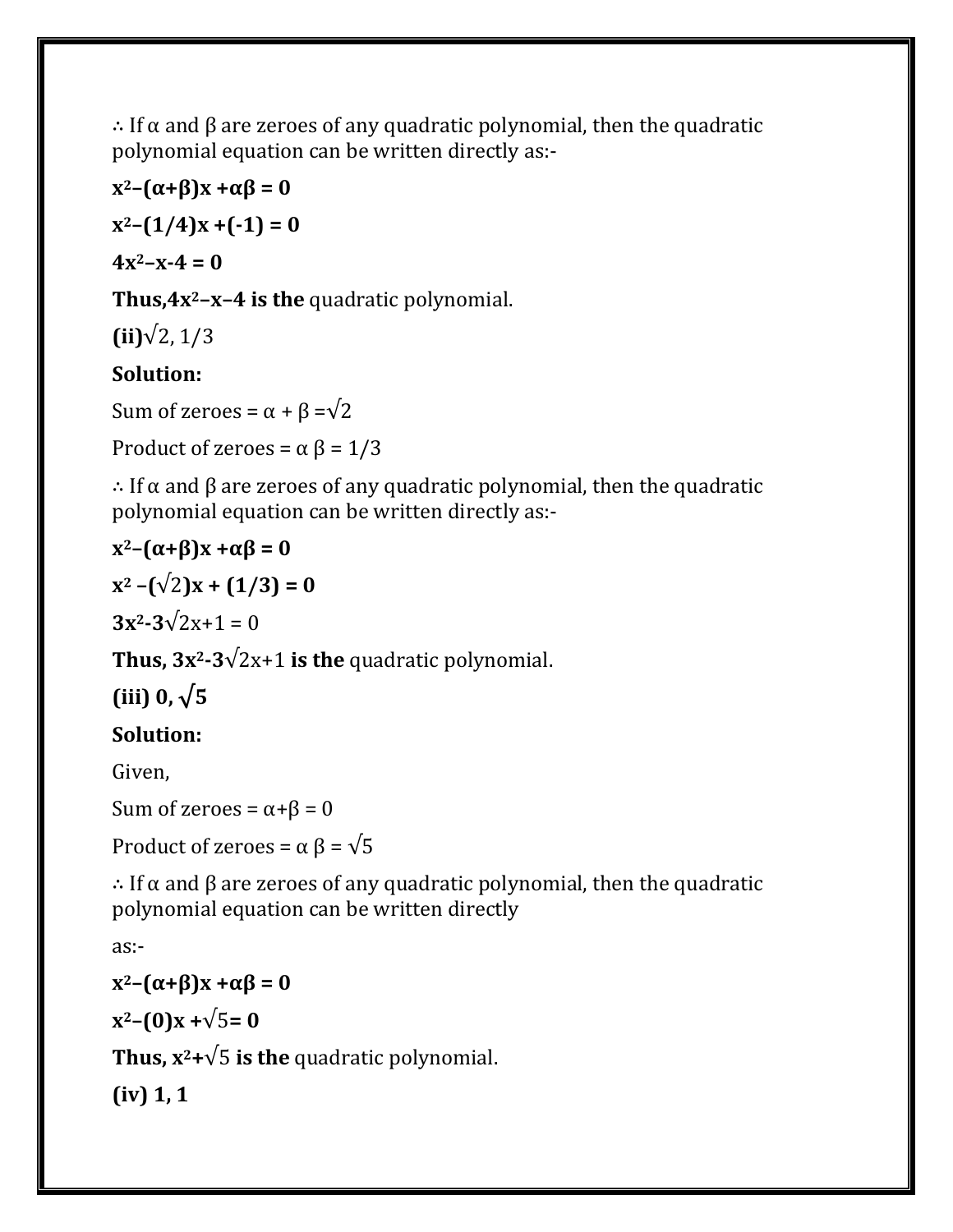### **Solution:**

Given,

Sum of zeroes =  $\alpha + \beta = 1$ 

Product of zeroes =  $\alpha \beta$  = 1

∴ If α and β are zeroes of any quadratic polynomial, then the quadratic polynomial equation can be written directly as:-

### $x^2 - (\alpha + \beta)x + \alpha\beta = 0$

 $x^2 - x + 1 = 0$ 

**Thus , x2–x+1is the** quadratic polynomial.

**(v) -1/4, 1/4**

## **Solution:**

Given,

Sum of zeroes =  $\alpha + \beta$  = -1/4

Product of zeroes =  $\alpha \beta$  = 1/4

∴ If α and β are zeroes of any quadratic polynomial, then the quadratic polynomial equation can be written directly as:-

$$
x^2-(\alpha+\beta)x+\alpha\beta=0
$$

 $x^2 - (-1/4)x + (1/4) = 0$ 

 $4x^2 + x + 1 = 0$ 

**Thus,4x2+x+1 is the** quadratic polynomial.

**(vi) 4, 1**

### **Solution:**

Given,

Sum of zeroes =  $α+β$  =

Product of zeroes =  $\alpha\beta$  = 1

∴ If α and β are zeroes of any quadratic polynomial, then the quadratic polynomial equation can be written directly as:-

**x2–(α+β)x+αβ = 0**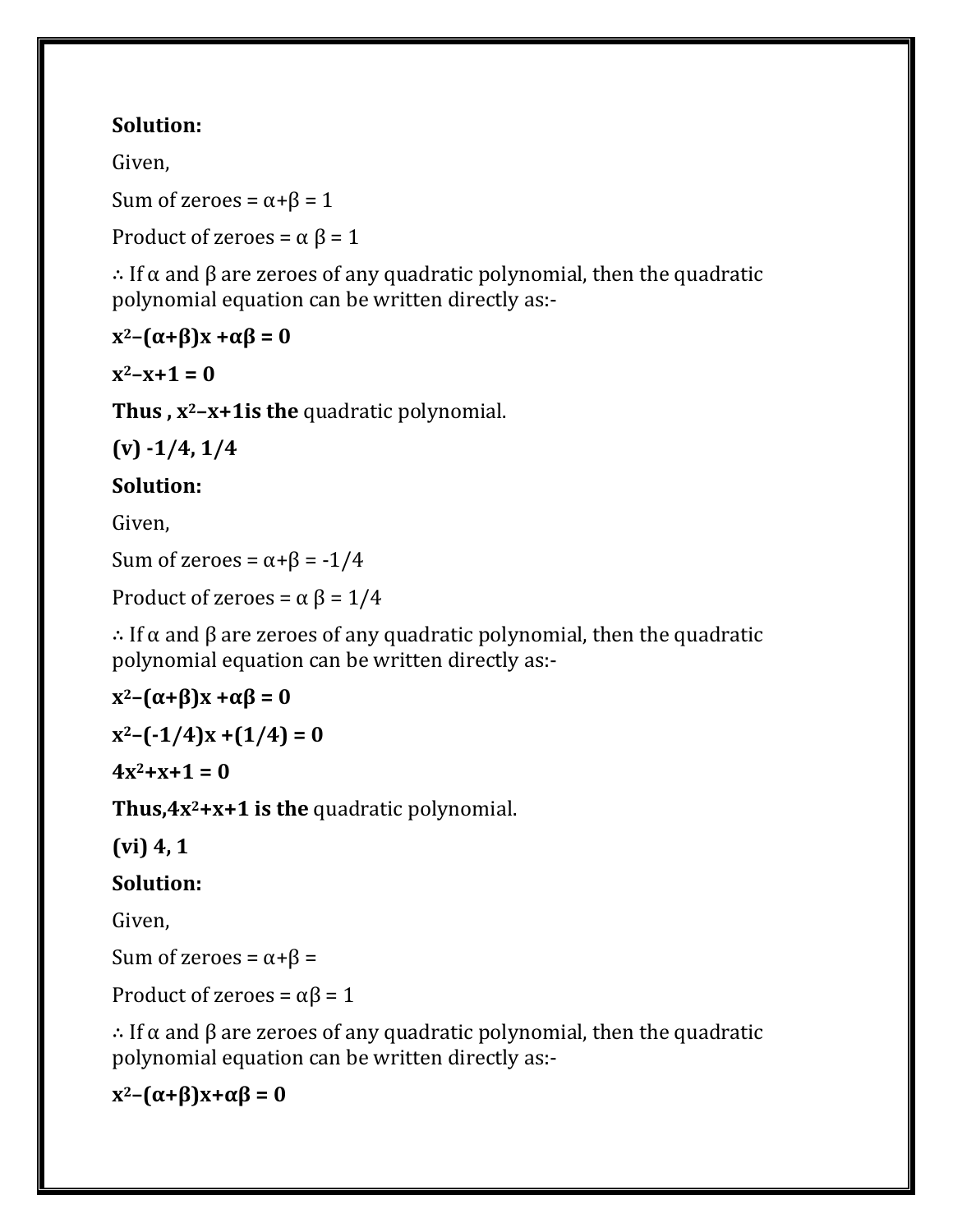$x^2 - 4x + 1 = 0$ 

**Thus, x2–4x+1 is the** quadratic polynomial.

Exercise 2.3 Page: 36

**1. Divide the polynomial p(x) by the polynomial g(x) and find the quotient and remainder in each of the following:**

**(i) p(x) = x3-3x2+5x–3 , g(x) = x2–2**

**Solution:**

Given,

Dividend =  $p(x) = x^3-3x^2+5x-3$ 

Divisor =  $g(x) = x^2-2$ 

$$
\begin{array}{r}\n x -3 \\
 x^2 - 2 \\
 \hline\n -\phantom{+} \\
 -\phantom{+} \\
 x^3 -3x^2 +5x -3 \\
 \hline\n -\phantom{+} \\
 -3x^2 +7x -3 \\
 \hline\n -\phantom{+} \\
 -3x^2 +9x +6 \\
 \hline\n 7x -9\n \end{array}
$$

Therefore, upon division we get,

Ouotient =  $x-3$ 

Remainder = 7x–9

(ii)  $p(x) = x^4-3x^2+4x+5$ ,  $g(x) = x^2+1-x$ 

#### **Solution:**

Given,

Dividend =  $p(x) = x^4 - 3x^2 + 4x + 5$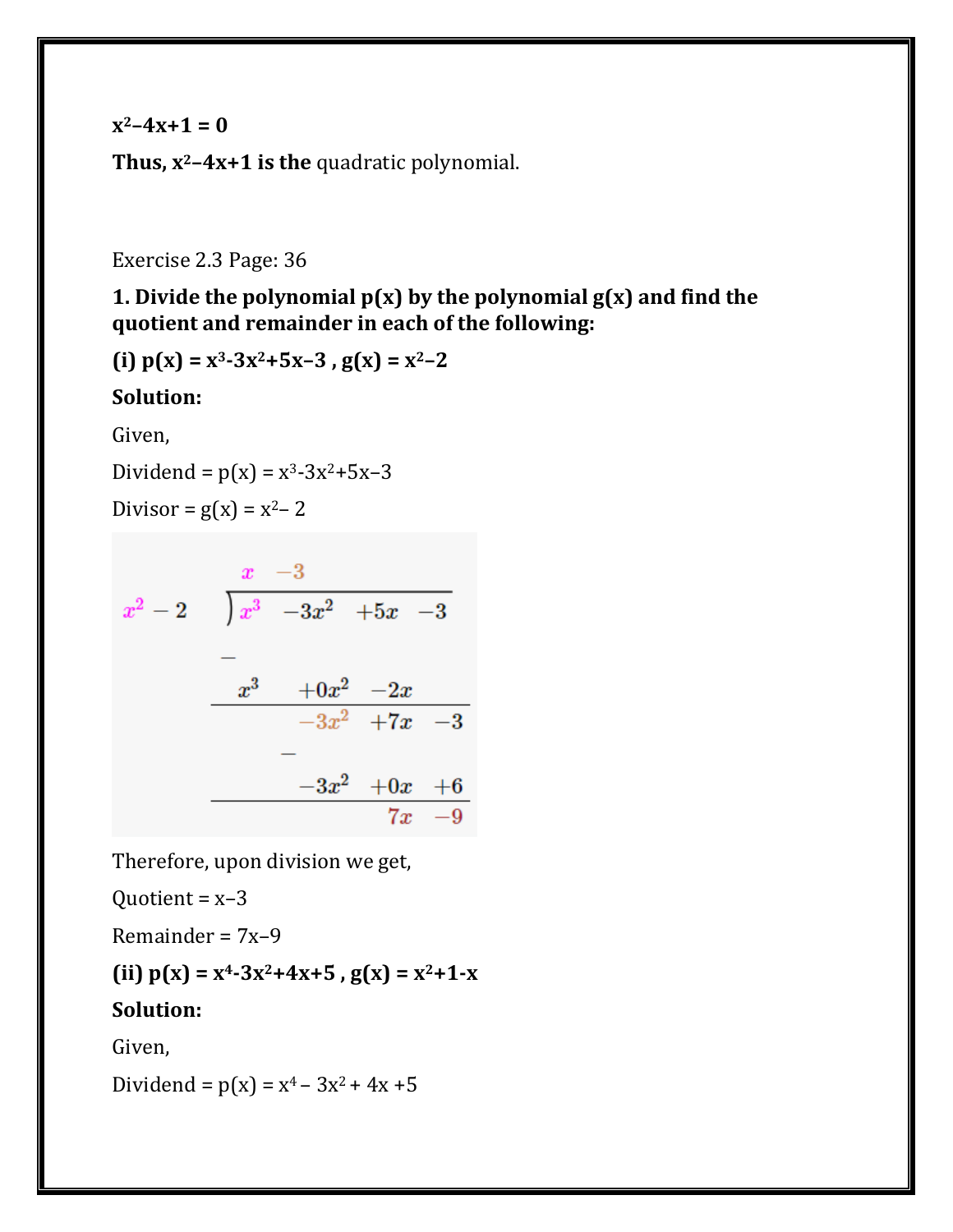$$
\begin{array}{r}\nx^2 - x + 1 \\
x^2 - x + 1\n\end{array}\n\quad\n\begin{array}{r}\n\begin{array}{r}\nx^2 + x - 3 \\
+0x^3 - 3x^2 + 4x + 5\n\end{array} \\
-\begin{array}{r}\nx^4 - x^3 + x^2 \\
x^3 - 4x^2 + 4x + 5\n\end{array} \\
-\begin{array}{r}\nx^3 - x^2 + x \\
-3x^2 + 3x + 5\n\end{array} \\
-3x^2 + 3x - 3\n\end{array}
$$

Therefore, upon division we get,

Quotient =  $x^2$  +  $x$ –3

Divisor =  $g(x) = x^2 + 1-x$ 

Remainder = 8

**(iii)**  $p(x) = x^4 - 5x + 6$ ,  $g(x) = 2 - x^2$ 

#### **Solution:**

Given,

Dividend =  $p(x) = x^4 - 5x + 6 = x^4 + 0x^2 - 5x + 6$ 

Divisor =  $g(x) = 2-x^2 = -x^2+2$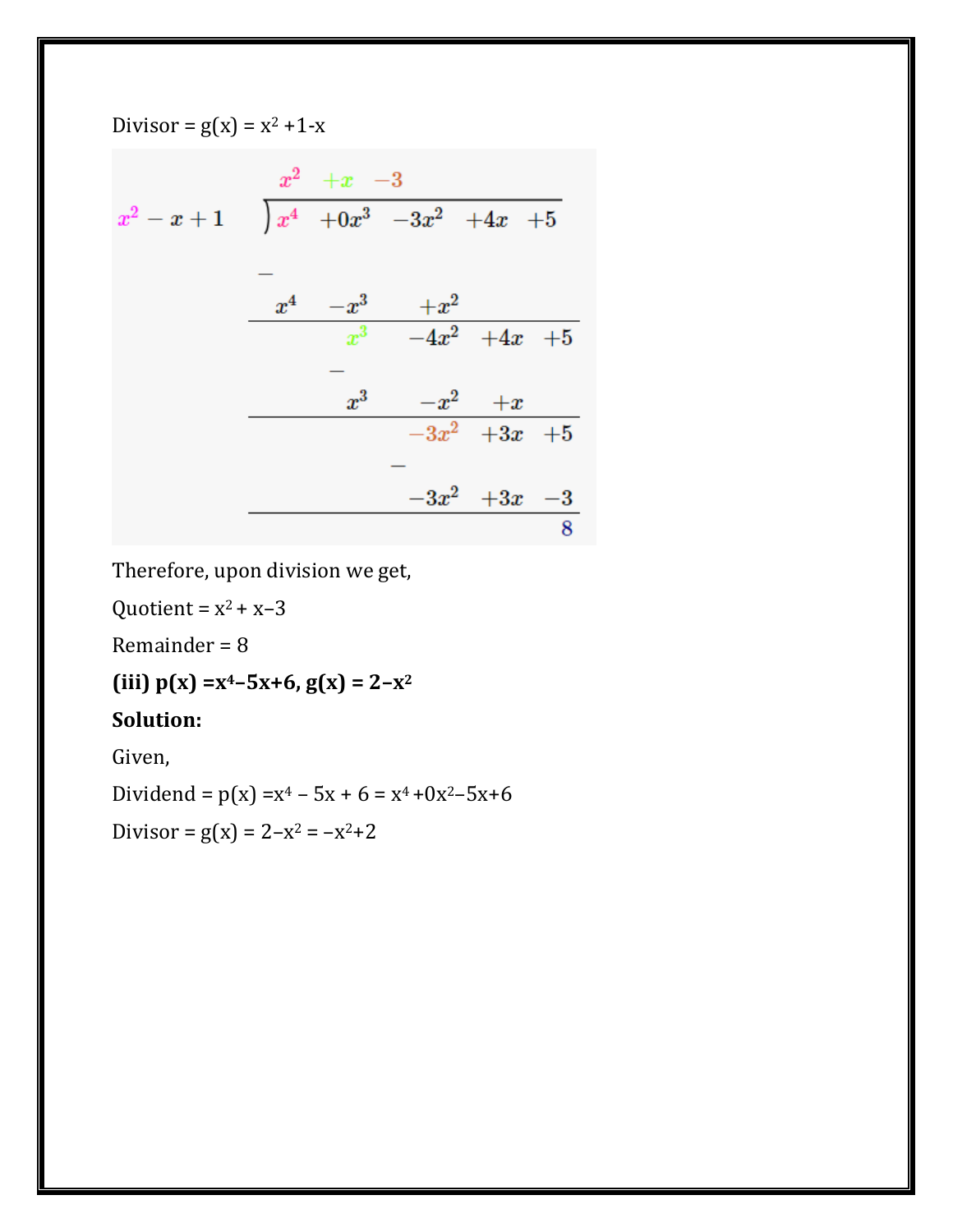$$
\begin{array}{r|rrrr}\n-x^2 & -2 & \\
-x^2 & +2 & \n\end{array}\n\quad\n\begin{array}{r|rrrr}\nx^4 & +0x^3 & +0x^2 & -5x & +6 \\
\hline\n& -2x^4 & & \\
\hline\n& -2x^2 & -5x & +6 \\
\hline\n& -2x^2 & +0x & -4 \\
\hline\n& -5x & +10 & \n\end{array}
$$

Therefore, upon division we get,

Quotient =  $-x^2-2$ 

Remainder =  $-5x + 10$ 

**2. Check whether the first polynomial is a factor of the second polynomial by dividing the second polynomial by the first polynomial:**

**(i) t2-3, 2t<sup>4</sup> +3t3-2t2-9t-12**

#### **Solutions:**

Given,

First polynomial =  $t^2-3$ 

Second polynomial =  $2t^4 + 3t^3 - 2t^2 - 9t - 12$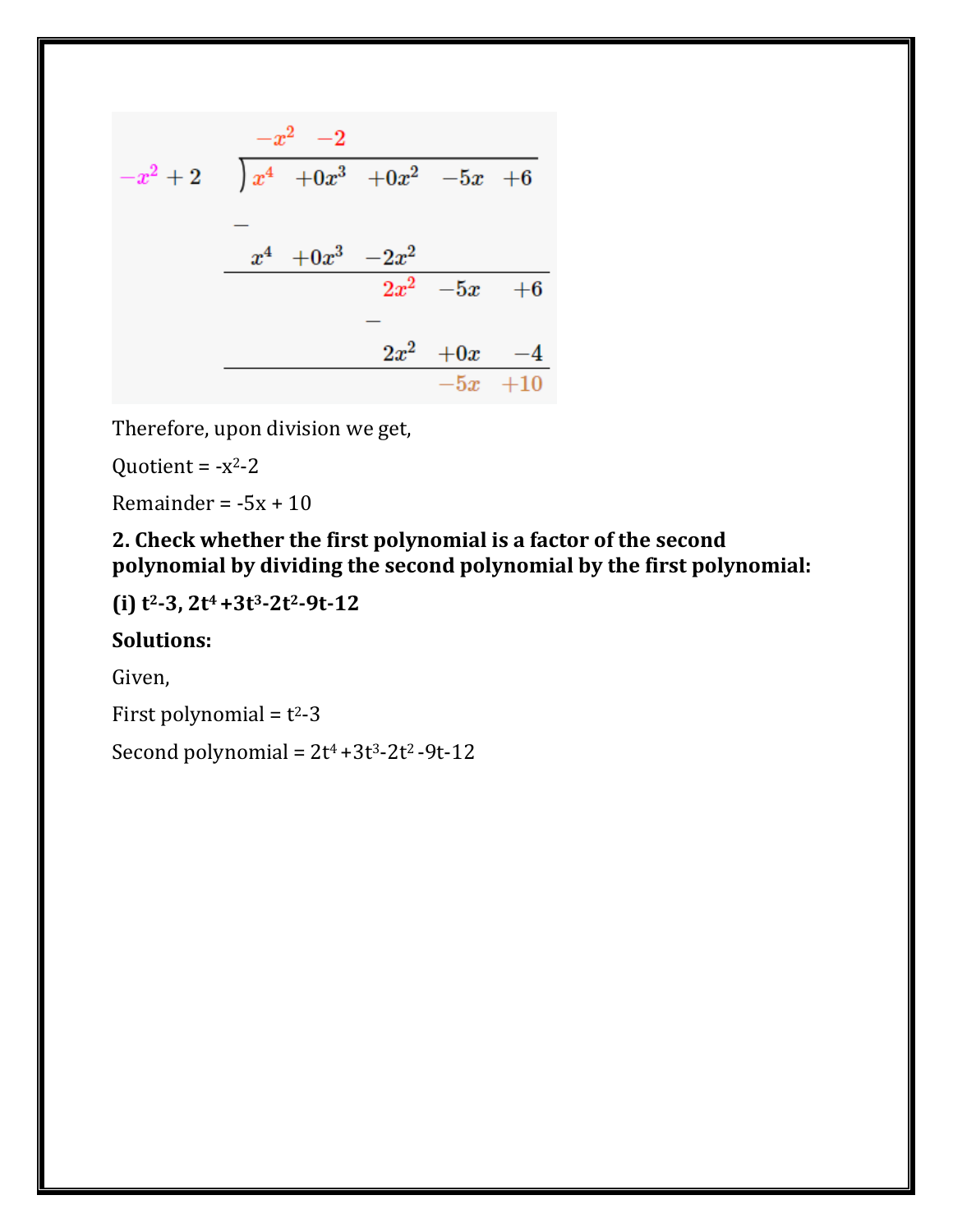$$
t^{2}-3 \t\begin{array}{rrrrr}\n2t^{2} & +3t & +4 \\
t^{2}-3 & \t\end{array}\n\begin{array}{rrrrr}\n2t^{4} & +3t^{3} & -2t^{2} & -9t & -12 \\
\hline\n& -2t^{4} & +0t^{3} & -6t^{2} & \\
& & 3t^{3} & +4t^{2} & -9t & -12 \\
& & & 4t^{2} & +0t & -12 \\
\hline\n& & & 4t^{2} & +0t & -12 \\
& & & & 0\n\end{array}
$$

As we can see, the remainder is left as 0. Therefore, we say that, t <sup>2</sup>-3 is a factor of 2t2+3t+4.

**(ii)x2+3x+1 , 3x4+5x3-7x2+2x+2**

### **Solutions:**

Given,

First polynomial =  $x^2+3x+1$ 

Second polynomial =  $3x^4 + 5x^3 - 7x^2 + 2x + 2$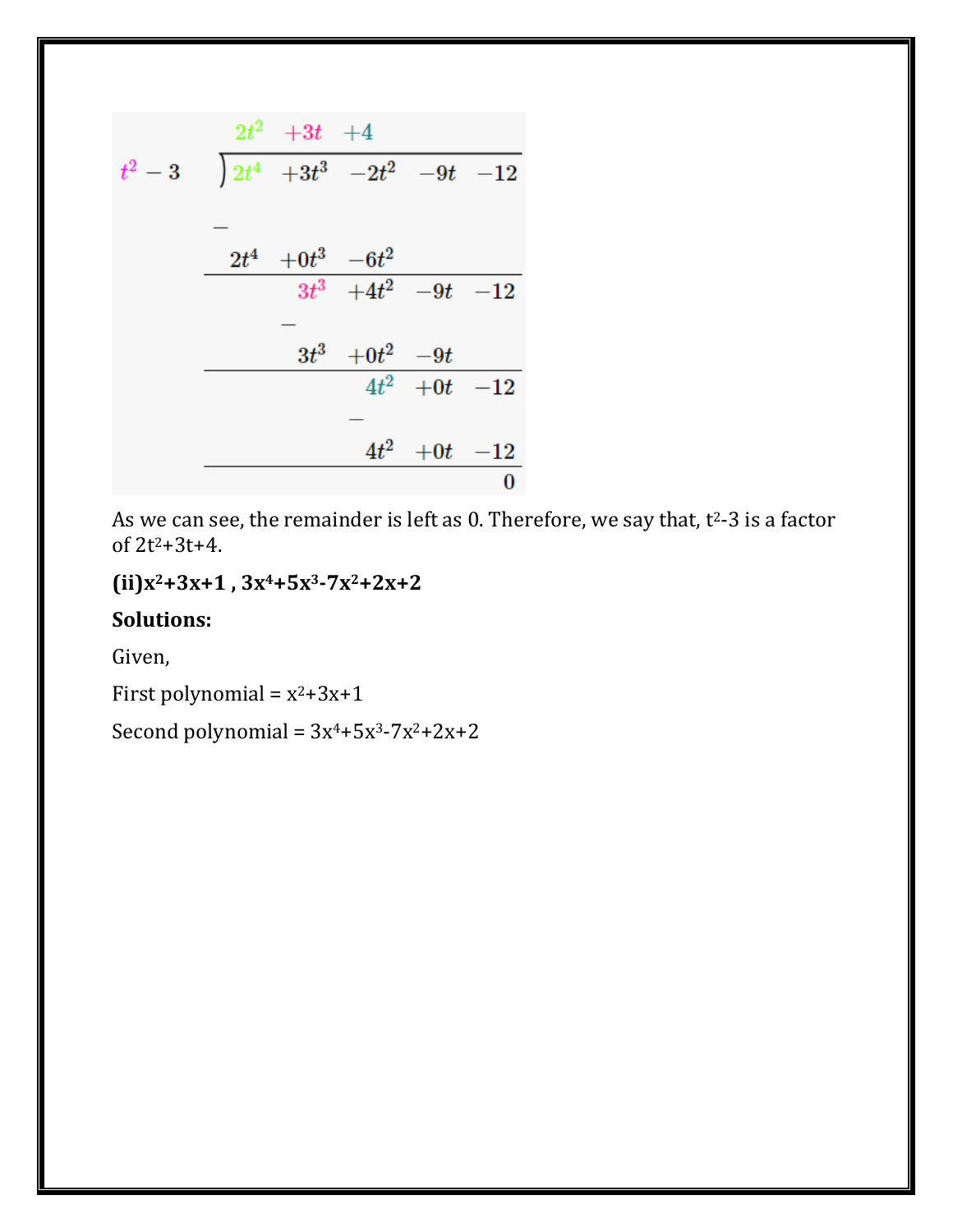$$
x^{2} + 3x + 1 \t 3x^{4} + 5x^{3} - 7x^{2} + 2x + 2
$$
  
\n
$$
- \t 3x^{4} + 9x^{3} + 3x^{2}
$$
  
\n
$$
- 4x^{3} - 10x^{2} + 2x + 2
$$
  
\n
$$
- 4x^{3} - 12x^{2} - 4x
$$
  
\n
$$
2x^{2} + 6x + 2
$$
  
\n
$$
- 2x^{2} + 6x + 2
$$
  
\n
$$
0
$$

As we can see, the remainder is left as 0. Therefore, we say that,  $x^2 + 3x + 1$  is a factor of  $3x^4 + 5x^3 - 7x^2 + 2x + 2$ .

#### **(iii) x3-3x+1, x5-4x3+x2+3x+1**

#### **Solutions:**

Given,

First polynomial =  $x^3-3x+1$ 

Second polynomial =  $x^5-4x^3+x^2+3x+1$ 

$$
\begin{array}{r} x^2 -1 \\ x^3 -3x +1 \end{array} \qquad \begin{array}{|ccccccccccccccccccc|}\hline x^5 & +0x^4 & -4x^3 & +x^2 & +3x & +1 \\ \hline - \\ - \\ x^5 & +0x^4 & -3x^3 & +x^2 & \\ \hline - \\ - \\ - \\ - \\ -x^3 & +0x^2 & +3x & +1 \\ \hline \end{array}
$$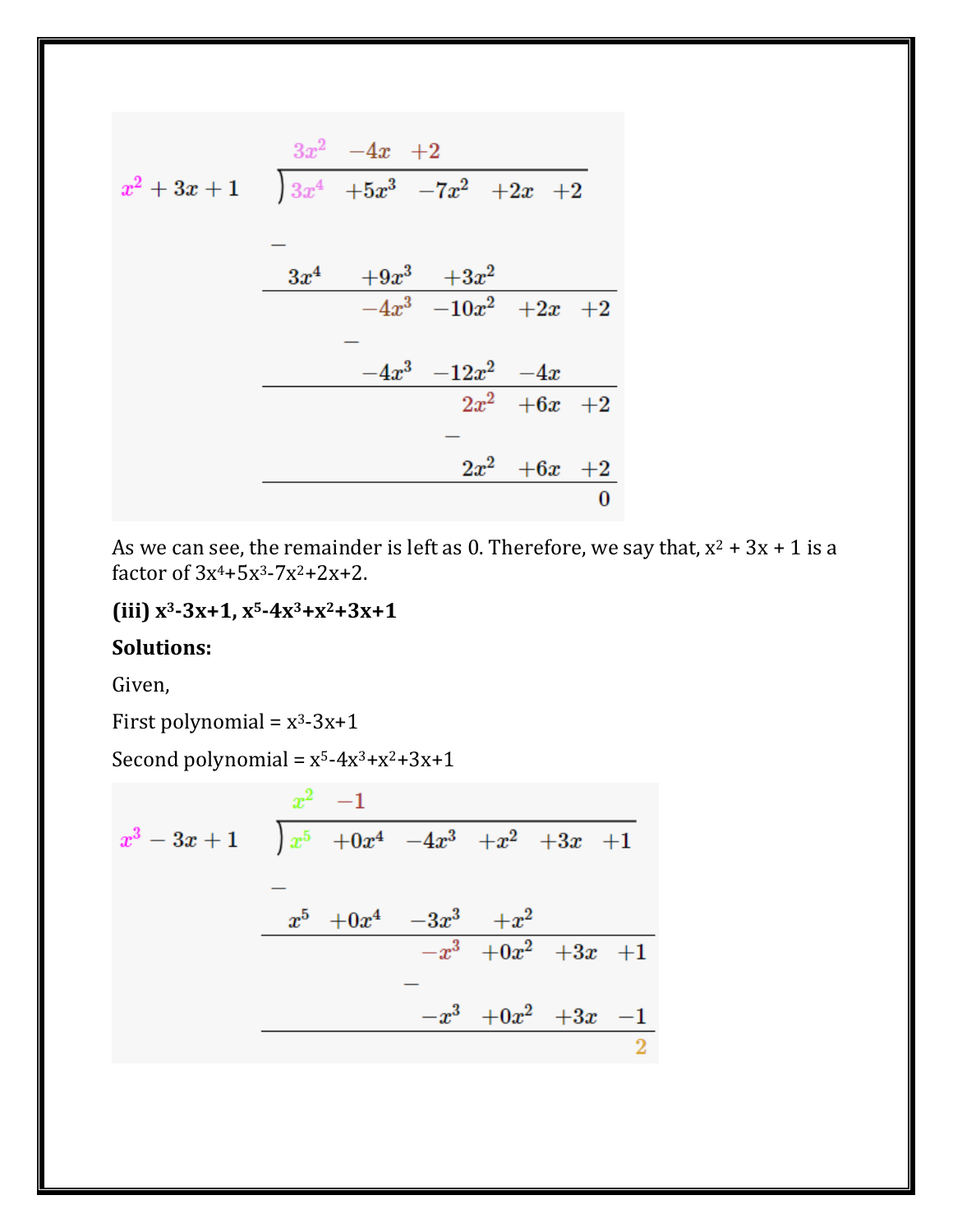As we can see, the remainder is not equal to 0. Therefore, we say that,  $x^3-3x+1$ is not a factor of  $x^5 - 4x^3 + x^2 + 3x + 1$ .

#### **3. Obtain all other zeroes of 3x4+6x3-2x2-10x-5, if two of its zeroes are √(5/3) and – √(5/3).**

### **Solutions:**

Since this is a polynomial equation of degree 4, hence there will be total 4 roots.

 $\sqrt{(5/3)}$  and  $-\sqrt{(5/3)}$  are zeroes of polynomial f(x).

**⇒** (x –**√(5/3)**) (x+**√(5/3)** = x2-(5/3) = 0

**(3x2−5)=0,** is a factor of given polynomial f(x).

Now, when we will divide f(x) by (3x<sup>2</sup>-5) the quotient obtained will also be a factor of f(x) and the remainder will be 0.

$$
x^{2} + 2x + 1
$$
\n
$$
3x^{2}-5 \overline{\smash{\big)}\begin{array}{|l|}\n3x^{4} + 6x^{3} - 2x^{2} - 10x - 5 \\
3x^{4} - 5x^{2} \\
\hline\n\end{array}}
$$
\n
$$
+ 6x^{3} + 3x^{2} - 10x - 5
$$
\n
$$
- 6x^{3} - 10x
$$
\n
$$
\begin{array}{|l|}\n\hline\n\end{array}
$$
\n
$$
3x^{2} - 5
$$
\n
$$
\begin{array}{|l|}\n\hline\n\end{array}
$$
\n
$$
3x^{2} - 5
$$
\n
$$
\begin{array}{|l|}\n\hline\n\end{array}
$$
\n
$$
\begin{array}{|l|}\n\hline\n\end{array}
$$
\n
$$
\begin{array}{|l|}\n\hline\n\end{array}
$$

Therefore,  $3x^4 + 6x^3 - 2x^2 - 10x - 5 = (3x^2 - 5)(x^2 + 2x + 1)$ 

Now, on further factorizing  $(x^2+2x+1)$  we get,

 $x^2+2x+1 = x^2+x+x+1 = 0$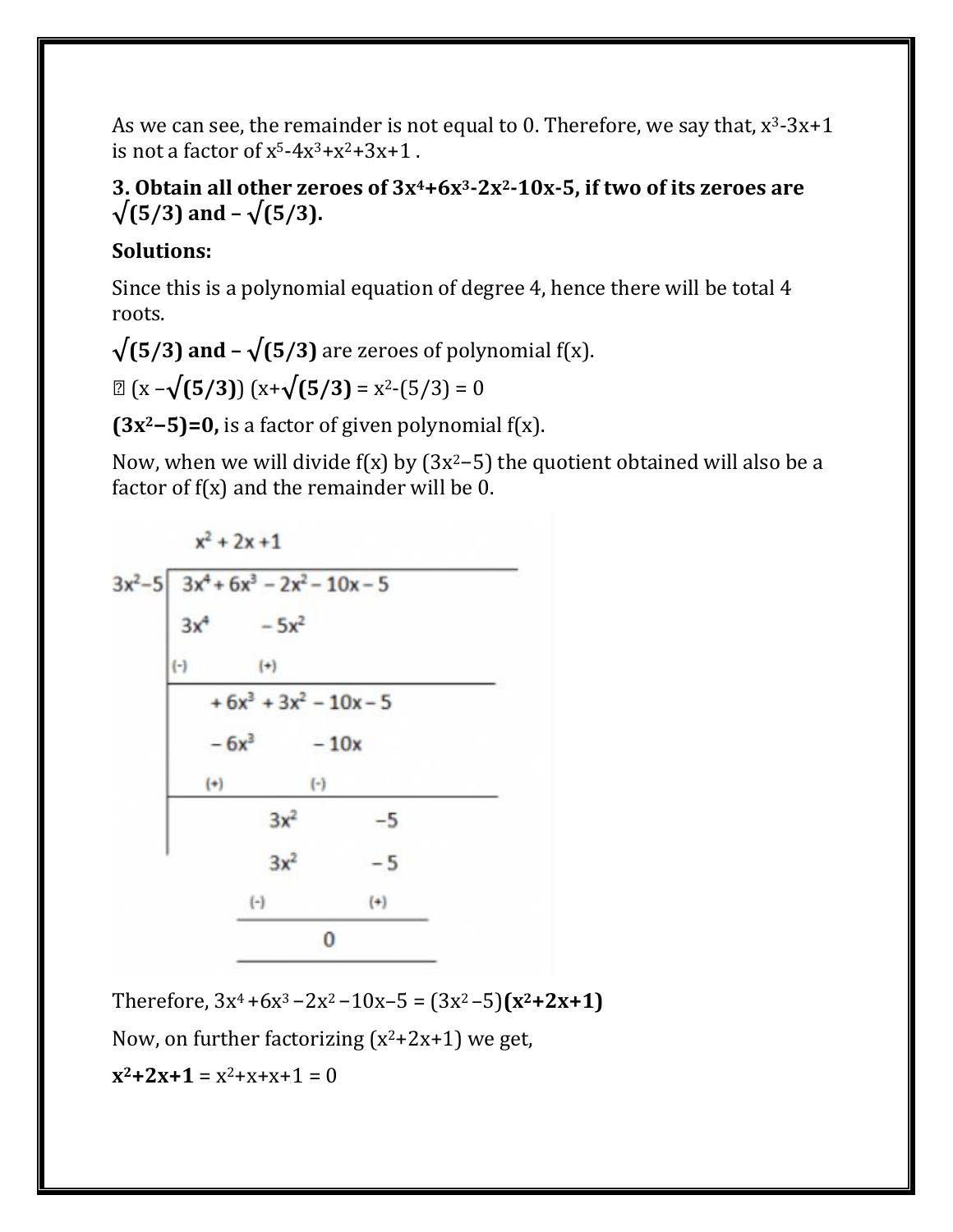#### $x(x+1)+1(x+1) = 0$

## $(x+1)(x+1) = 0$

So, its zeroes are given by: **x= −1** and **x = −1.**

Therefore, all four zeroes of given polynomial equation are:

$$
\sqrt{(5/3)}
$$
,  $\sqrt{(5/3)}$ , -1 and -1.

Hence, is the answer.

**4. On dividing x3-3x2+x+2 by a polynomial g(x), the quotient and remainder were x–2 and –2x+4, respectively. Find g(x).**

### **Solution:**

Given,

Dividend,  $p(x) = x^3-3x^2+x+2$ 

Quotient =  $x-2$ 

Remainder  $=-2x+4$ 

We have to find the value of Divisor,  $g(x) = ?$ 

As we know,

Dividend = Divisor × Quotient + Remainder

∴  $x^3-3x^2+x+2 = g(x) \times (x-2) + (-2x+4)$ 

 $x^3-3x^2+x+2-(-2x+4) = g(x) \times (x-2)$ 

Therefore,  $g(x) \times (x-2) = x^3-3x^2+x+2$ 

Now, for finding  $g(x)$  we will divide  $x^3-3x^2+x+2$  with  $(x-2)$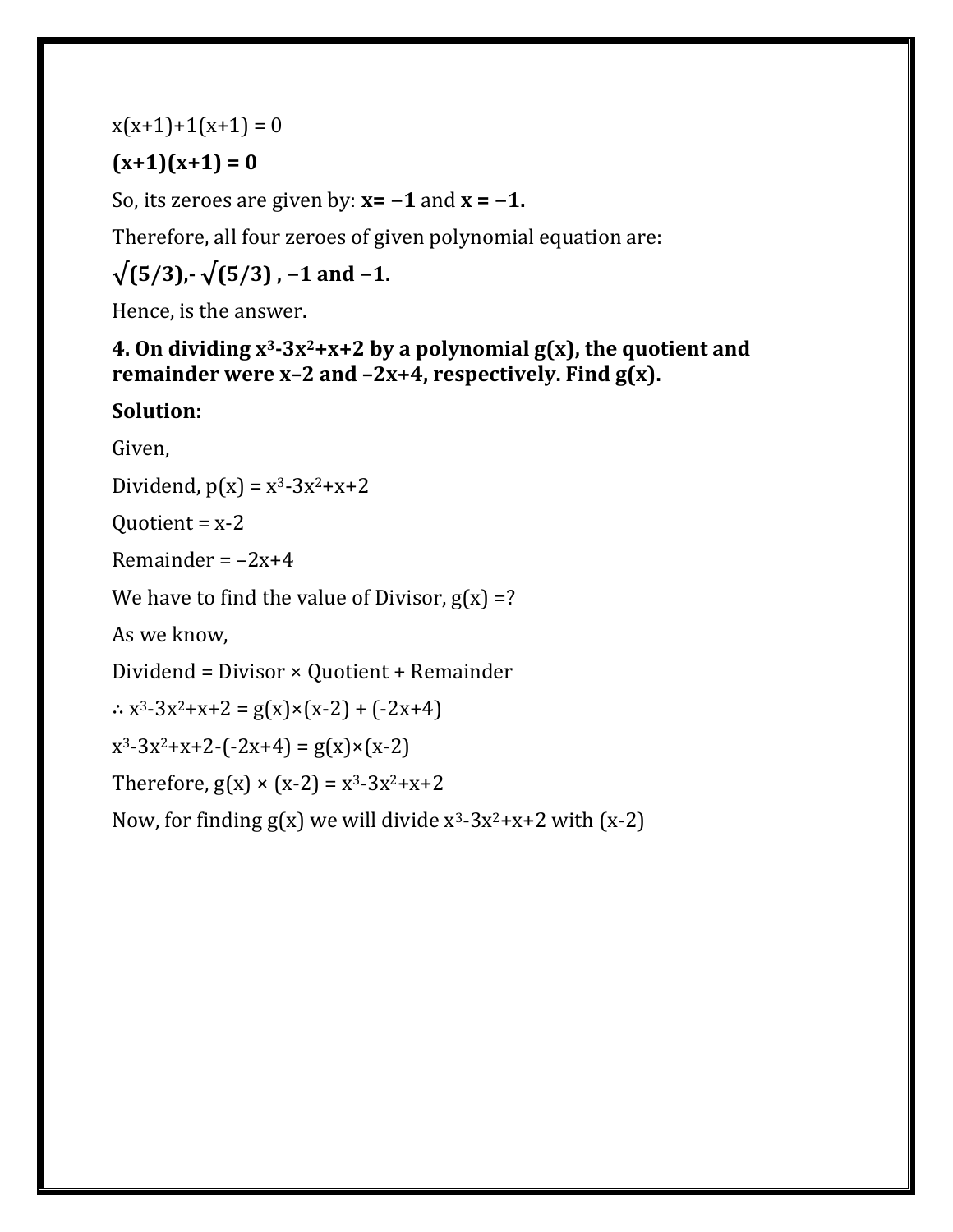| $x - 2 \mid x^3 - 3x^2 + 3x - 2$ |                  |  |
|----------------------------------|------------------|--|
| $x^3 - 2x^2$                     |                  |  |
| $(-)$ $(+)$                      |                  |  |
|                                  | $- x^2 + 3x - 2$ |  |
| $-x^2 + 2x$                      |                  |  |
| $(+)$ $(-)$                      |                  |  |
|                                  | $x - 2$          |  |
|                                  | $x - 2$          |  |
|                                  | $(-)$ $(+)$      |  |
|                                  | 0                |  |

Therefore,  $g(x) = (x^2-x+1)$ 

**5. Give examples of polynomials p(x), g(x), q(x) and r(x), which satisfy the division algorithm and**

**(i) deg p(x) = deg q(x)**

**(ii) deg q(x) = deg r(x)**

 $(iii)$  deg  $r(x) = 0$ 

#### **Solutions:**

According to the division algorithm, dividend  $p(x)$  and divisor  $g(x)$  are two polynomials, where  $g(x) \neq 0$ . Then we can find the value of quotient  $g(x)$  and remainder  $r(x)$ , with the help of below given formula;

Dividend = Divisor × Quotient + Remainder

 $\therefore$  p(x) = g(x)×q(x)+r(x)

Where  $r(x) = 0$  or degree of  $r(x) <$  degree of  $g(x)$ .

Now let us proof the three given cases as per division algorithm by taking examples for each.

## **(i) deg p(x) = deg q(x)**

Degree of dividend is equal to degree of quotient, only when the divisor is a constant term.

Let us take an example,  $3x^2+3x+3$  is a polynomial to be divided by 3.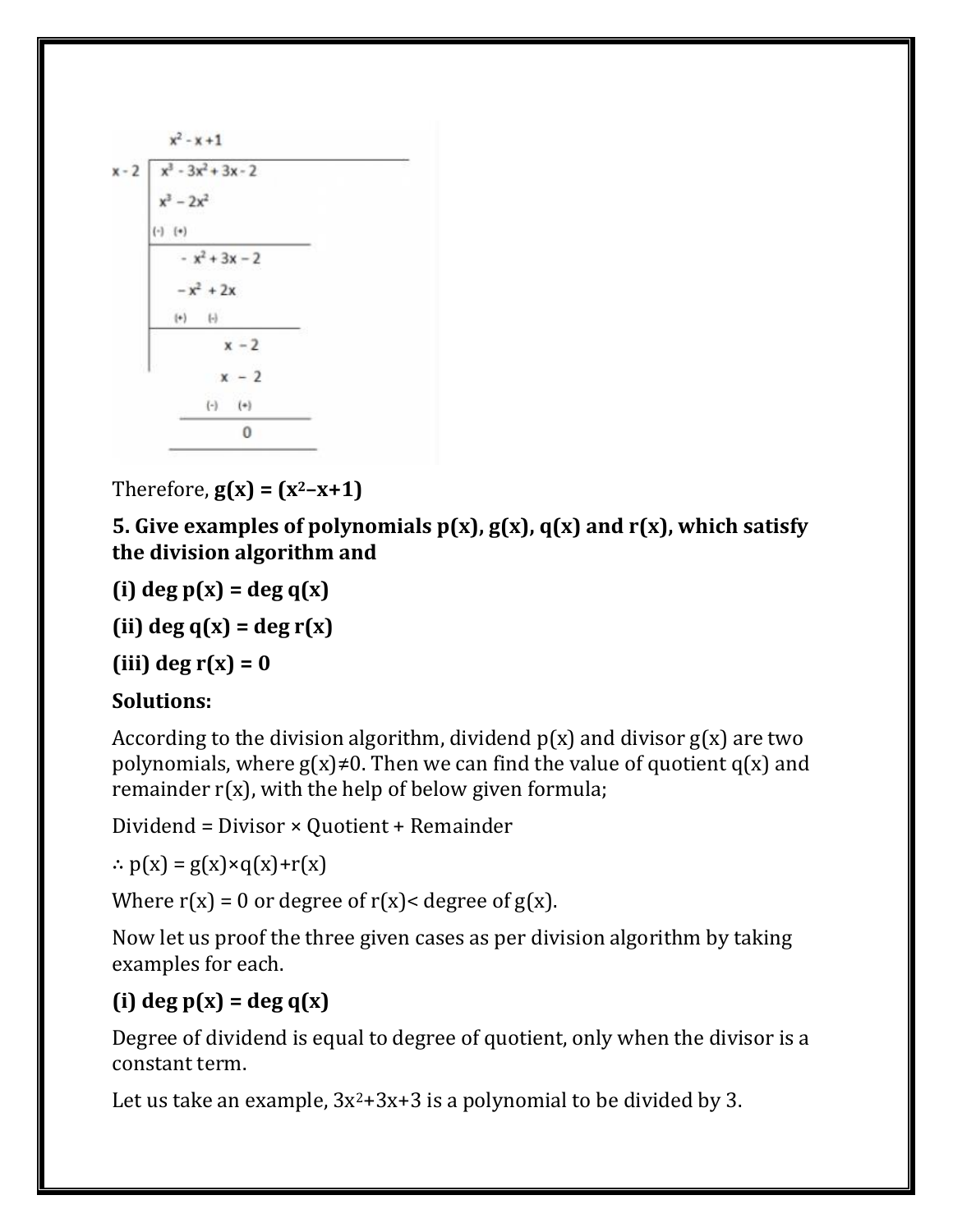So,  $(3x^2+3x+3)/3 = x^2+x+1 = q(x)$ 

Thus, you can see, the degree of quotient is equal to the degree of dividend. Hence, division algorithm is satisfied here.

# **(ii) deg q(x) = deg r(x)**

Let us take an example,  $p(x)=x^2+x$  is a polynomial to be divided by  $g(x)=x$ .

So, 
$$
(x^2+x)/x = x+1 = q(x)
$$

Also, remainder,  $r(x) = 0$ 

Thus, you can see, the degree of quotient is equal to the degree of remainder.

Hence, division algorithm is satisfied here.

### **(iii) deg r(x) = 0**

The degree of remainder is 0 only when the remainder left after division algorithm is constant.

Let us take an example,  $p(x) = x^2 + 1$  is a polynomial to be divided by  $g(x)=x$ .

So,( $x^2+1$ )/ $x=x=q(x)$ 

And  $r(x)=1$ 

Clearly, the degree of remainder here is 0.

Hence, division algorithm is satisfied here.

Exercise 2.4 Page: 36

**1. Verify that the numbers given alongside of the cubic polynomials below are their zeroes. Also verify the relationship between the zeroes and the coefficients in each case:**

**(i) 2x3+x2-5x+2; -1/2, 1, -2**

#### **Solution:**

Given,  $p(x) = 2x^3 + x^2 - 5x + 2$ 

And zeroes for  $p(x)$  are = 1/2, 1, -2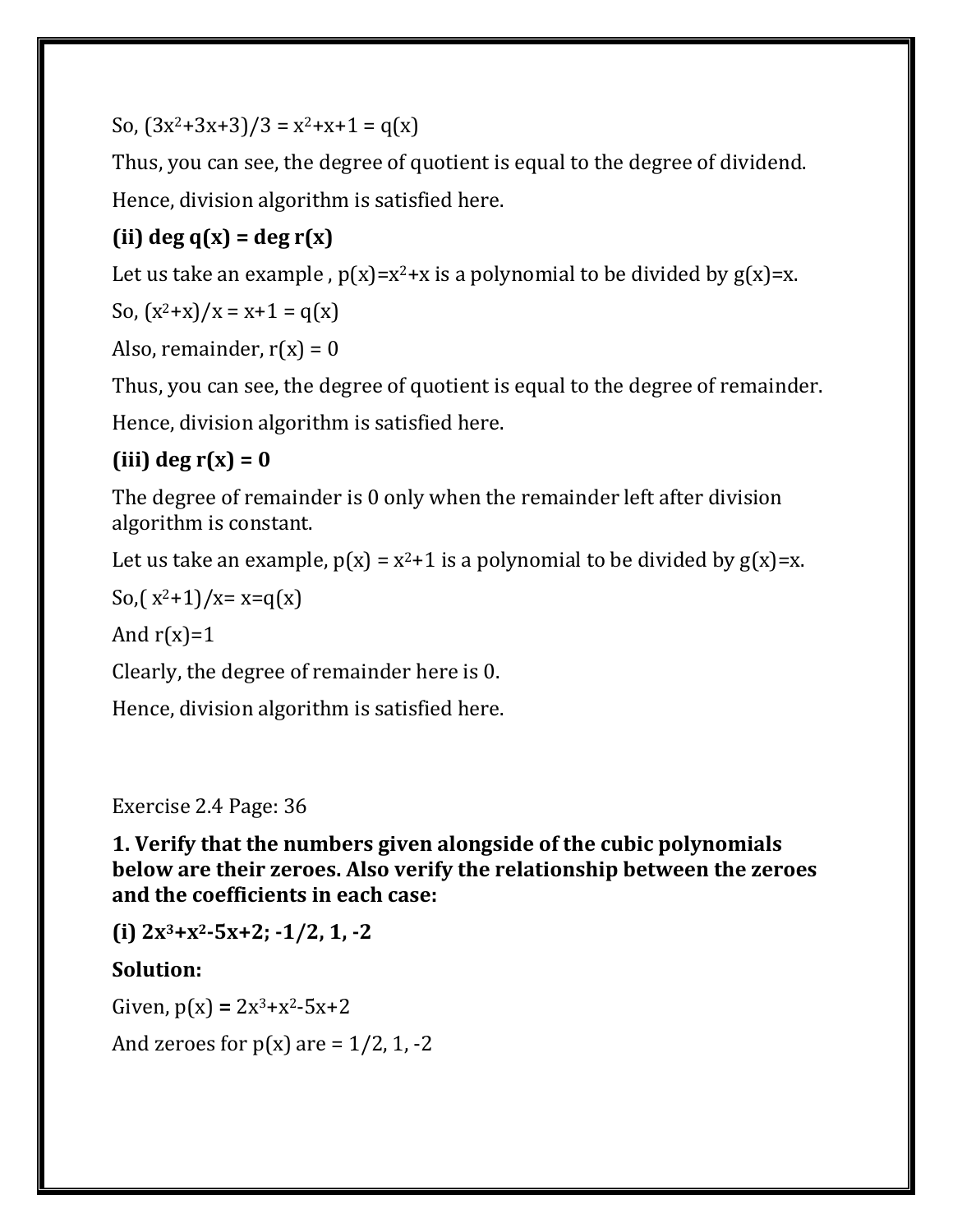∴  $p(1/2) = 2(1/2)^{3}+(1/2)^{2}-5(1/2)+2 = (1/4)+(1/4)-(5/2)+2 = 0$  $p(1) = 2(1)^{3}+(1)^{2}-5(1)+2=0$  $p(-2) = 2(-2)^{3}+(-2)^{2}-5(-2)+2=0$ Hence, proved  $1/2$ , 1, -2 are the zeroes of  $2x^3 + x^2 - 5x + 2$ .

Now, comparing the given polynomial with general expression, we get;

∴  $ax^3+bx^2+cx+d = 2x^3+x^2-5x+2$ 

 $a=2$ ,  $b=1$ ,  $c=-5$  and  $d=2$ 

As we know, if  $\alpha$ ,  $\beta$ ,  $\gamma$  are the zeroes of the cubic polynomial ax<sup>3</sup>+bx<sup>2</sup>+cx+d, then;

$$
\alpha + \beta + \gamma = -b/a
$$

$$
\alpha\beta + \beta\gamma + \gamma\alpha = c/a
$$

 $\alpha \beta \gamma = -d/a$ .

Therefore, putting the values of zeroes of the polynomial,

$$
\alpha + \beta + \gamma = \frac{1}{2} + 1 + (-2) = -\frac{1}{2} = -\frac{1}{8}
$$
  
\n
$$
\alpha\beta + \beta\gamma + \gamma\alpha = (1/2 \times 1) + (1 \times -2) + (-2 \times 1/2) = -\frac{5}{2} = c/a
$$
  
\n
$$
\alpha\beta\gamma = \frac{1}{2} \times 1 \times (-2) = -\frac{2}{2} = -d/a
$$

Hence, the relationship between the zeroes and the coefficients are satisfied.

#### **(ii) x3-4x2+5x-2** ;**2, 1, 1**

#### **Solution:**

Given,  $p(x) = x^3-4x^2+5x-2$ 

And zeroes for  $p(x)$  are 2,1,1.

∴  $p(2) = 2^3-4(2)^2+5(2)-2=0$ 

 $p(1) = 1<sup>3</sup>-(4\times1<sup>2</sup>)+(5\times1)-2=0$ 

Hence proved, 2, 1, 1 are the zeroes of  $x^3-4x^2+5x-2$ 

Now, comparing the given polynomial with general expression, we get;

∴  $ax^3+bx^2+cx+d = x^3-4x^2+5x-2$ 

 $a = 1$ ,  $b = -4$ ,  $c = 5$  and  $d = -2$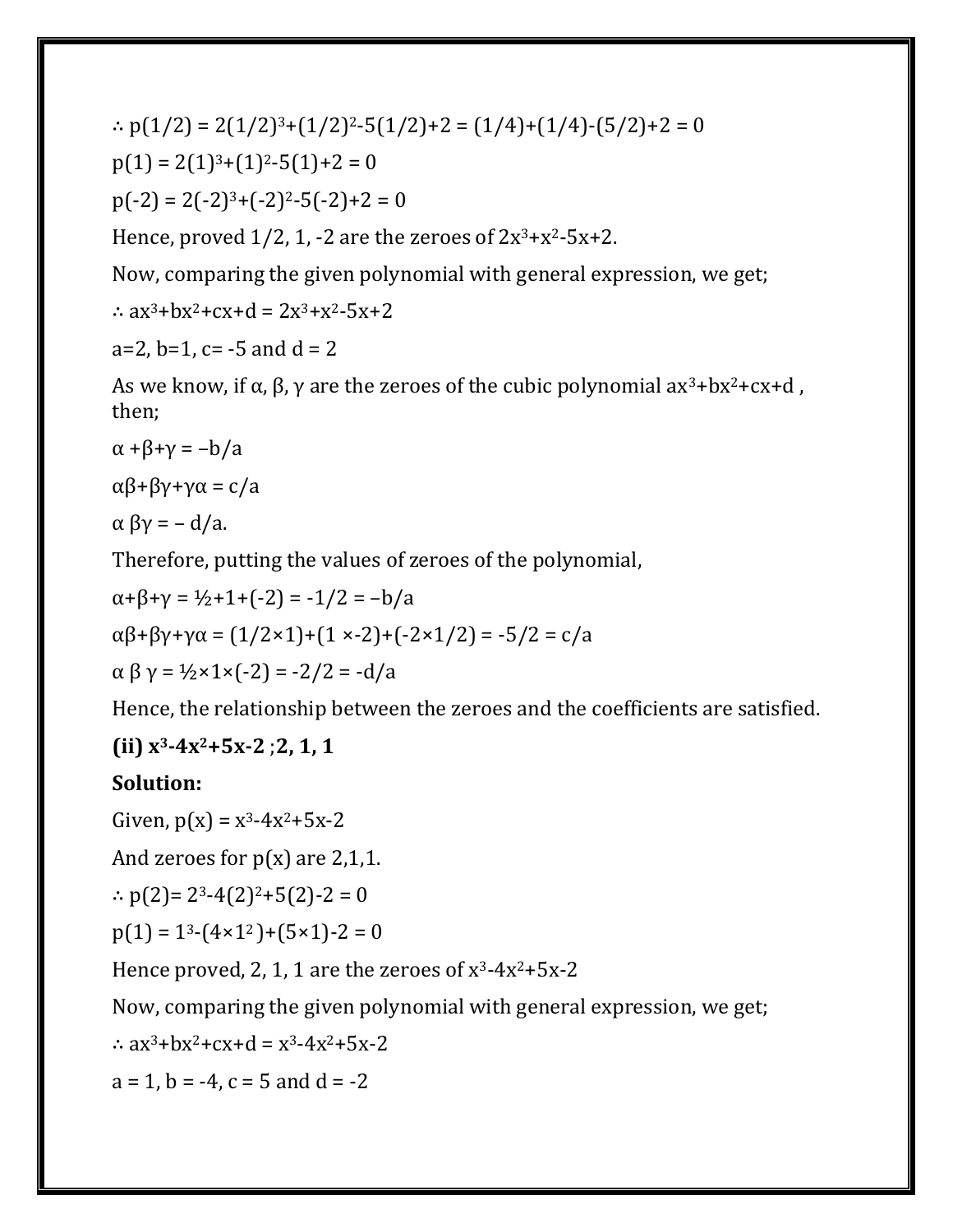As we know, if  $\alpha$ ,  $\beta$ ,  $\gamma$  are the zeroes of the cubic polynomial ax<sup>3</sup>+bx<sup>2</sup>+cx+d, then;

$$
\alpha + \beta + \gamma = -b/a
$$
  
\n
$$
\alpha\beta + \beta\gamma + \gamma\alpha = c/a
$$
  
\n
$$
\alpha\beta\gamma = -d/a.
$$

Therefore, putting the values of zeroes of the polynomial,

 $\alpha + \beta + \gamma = 2 + 1 + 1 = 4 = -(-4)/1 = -b/a$ αβ+βγ+γα = 2×1+1×1+1×2 = 5 = 5/1= c/a  $\alpha\beta\gamma = 2 \times 1 \times 1 = 2 = -(-2)/1 = -d/a$ 

Hence, the relationship between the zeroes and the coefficients are satisfied.

**2. Find a cubic polynomial with the sum, sum of the product of its zeroes taken two at a time, and the product of its zeroes as 2, –7, –14 respectively.**

### **Solution:**

Let us consider the cubic polynomial is  $ax^3+bx^2+cx+d$  and the values of the zeroes of the polynomials be α, β, γ.

As per the given question,

$$
\alpha + \beta + \gamma = -b/a = 2/1
$$

αβ +βγ+γα = c/a = -7/1

α βγ = -d/a = -14/1

Thus, from above three expressions we get the values of coefficient of polynomial.

 $a = 1$ ,  $b = -2$ ,  $c = -7$ ,  $d = 14$ 

Hence, the cubic polynomial is  $x^3-2x^2-7x+14$ 

#### **3. If the zeroes of the polynomial x3-3x2+x+1 are a – b, a, a + b, find a and b.**

## **Solution:**

We are given with the polynomial here,

 $p(x) = x^3 - 3x^2 + x + 1$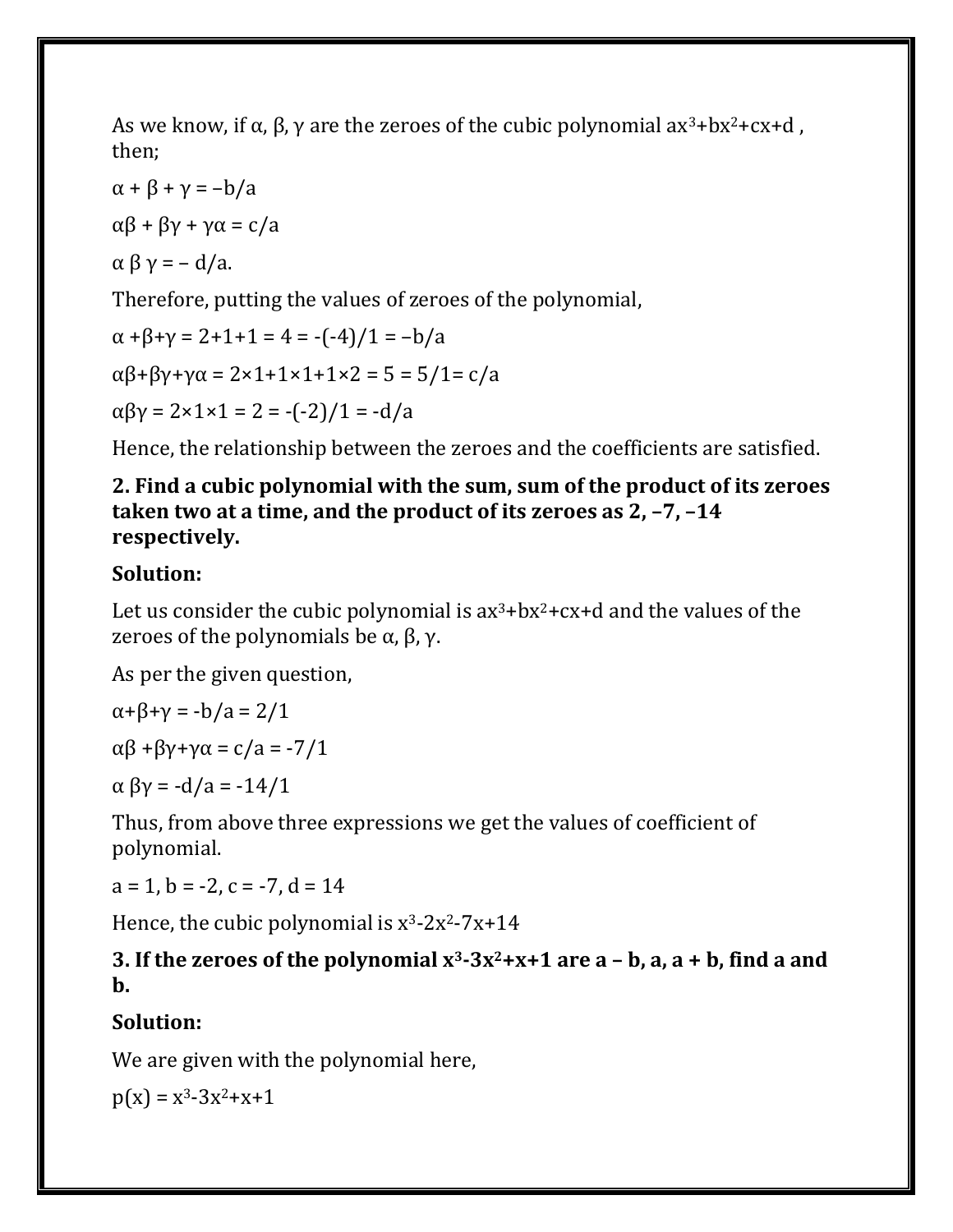```
And zeroes are given as a - b, a, a + bNow, comparing the given polynomial with general expression, we get;
∴px^3+qx^2+rx+s = x^3-3x^2+x+1p = 1, q = -3, r = 1 and s = 1Sum of zeroes = a - b + a + a + b-q/p = 3aPutting the values q and p.
-(-3)/1 = 3aa=1Thus, the zeroes are 1-b, 1, 1+b.
Now, product of zeroes = 1(1-b)(1+b)-s/p = 1-b^2-1/1 = 1-b^2b^2 = 1 + 1 = 2h = \sqrt{2}Hence,1-\sqrt{2}, 1,1+\sqrt{2} are the zeroes of x^3-3x^2+x+1.
```
### **4. If two zeroes of the polynomial**  $x^4$ **-6x<sup>3</sup>-26x<sup>2</sup>+138x-35 are 2**  $\pm\sqrt{3}$ **, find other zeroes.**

### **Solution:**

Since this is a polynomial equation of degree 4, hence there will be total 4 roots.

Let  $f(x) = x^4-6x^3-26x^2+138x-35$ 

Since  $2 + \sqrt{3}$  and  $2 - \sqrt{3}$  are zeroes of given polynomial f(x).

$$
\therefore [x-(2+\sqrt{3})] [x-(2-\sqrt{3})] = 0
$$

(x−2−√**3**)(x−2+√**3**) = 0

On multiplying the above equation we get,

x 2-4x+1, this is a factor of a given polynomial f(x).